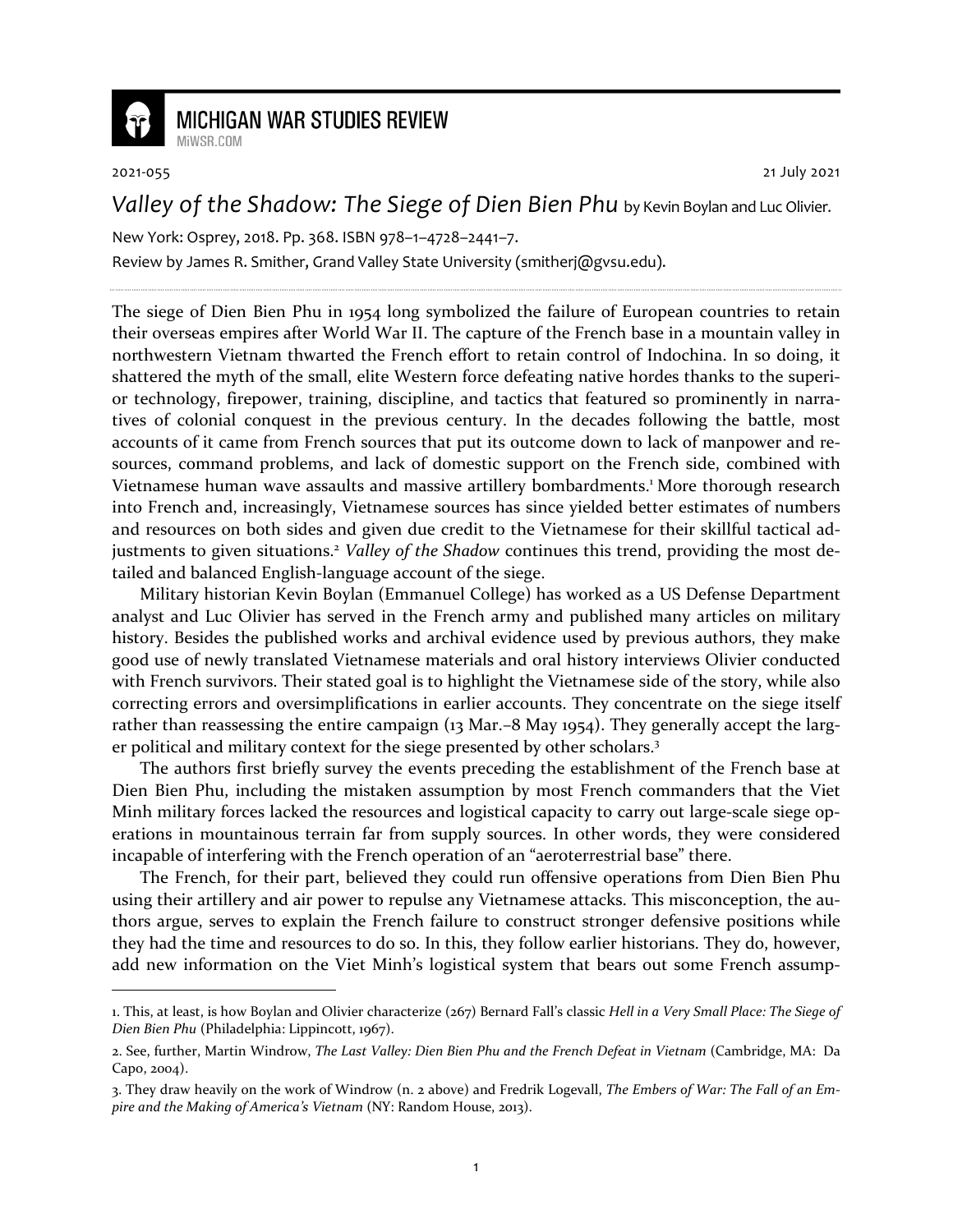tions regarding the challenges faced by the Viet Minh, but also shows their ability to overcome them, thanks chiefly to trucks supplied by the Chinese and a large civilian labor force.

Following earlier historians, Boylan and Olivier note that the Viet Minh commander, Gen. Vo Nguyen Giap, initially planned to storm the base in a single massive assault in late January. He decided against this owing to lack of manpower and supplies, especially artillery rounds. They credit Giap for daring to change the plan after its endorsement by Communist leadership, adducing ample statistical evidence of the wisdom of his decision. Had he attacked in January, the battle might well have gone as the French hoped it would, that is, featuring human wave assaults launched without adequate artillery support against entrenched defenders enjoying overwhelming fire support. Instead, Giap patiently husbanded his resources to mount limited attacks on the base, one strongpoint at a time, and judiciously used his growing artillery and antiaircraft assets to draw an ever-tighter ring around the core base area, which allowed him to interdict French efforts to support and supply the base by air, effectively choking it to death within two months.

The authors break new ground in several areas. In particular, they debunk claims by many French survivors that the Viet Minh overwhelmed their positions with massive artillery bombardments and human wave assaults. Boylan and Olivier use Vietnamese records to show that comparatively fewer men were in action and less ammunition was used during assaults on individual French strongpoints. Through most of the siege, the French were better supplied with artillery rounds than their opponents and often expended more shells in resisting attacks than their enemy did in conducting them. The Viet Minh in the surrounding hills were better able to locate and hit their targets; moreover, the poor quality of many French fortifications made them vulnerable to destruction by even a few direct hits. This likely explains the defenders' exaggerations of the scale of bombardments they faced. Similarly, the Viet Minh made the most of their nighttime attacks by concentrating their forces on positions where they could achieve numerical superiority, duping the defenders into thinking they faced more enemy troops than they actually did.

The authors also stress the ability of Giap and his subordinates to adapt their tactics to counter the strengths of the French. One stereotype of the Vietnamese in both their French and American wars is that their top-down command structure hampered improvisation by subordinate commanders, let alone common soldiers, in the midst of a battle or campaign. The authors cite plenty of examples of mission failures after the loss of commanders. In some cases, this resulted from unit commanders adhering to orders instead of adapting to the specific situations confronting them. One notable contrary example comes in the authors' account of a night attack on the strongpoint Huguette-1 by Pham Hong Son's 36th Regiment (22–23 Apr.). Son's men had been digging World War I-style trenches closer and closer to the French positions. Son dealt with his troops' fatigue by rotating them in and out of digging assignments, while deploying most of them to fend off French counterattacks. He also called in brief bombardments several nights in a row to make the French think an attack was coming; he even had his men follow the barrages with shouts of "Assault!"—all to throw off the defenders.

In fact, Son had no intention of launching a conventional assault with waves of infantry advancing through breaches in the wire. Gaps had been cut in the outer fences—though the wire was left lying on the ground to conceal the fact—and the inner fences would be gapped once the assault began. However, Son planned to strike stealthily through three tunnels using minimal manpower. A platoon of the 80th Battalion's 61st Company would make the primary attack on [strongpoint] 206B from the west, while a squad of the 84th Battalion's 42nd Company hit 206A and a squad of the 89th Battalion's 39th Company assaulted 206C. The bulk of the 89th Battalion's troops would guard